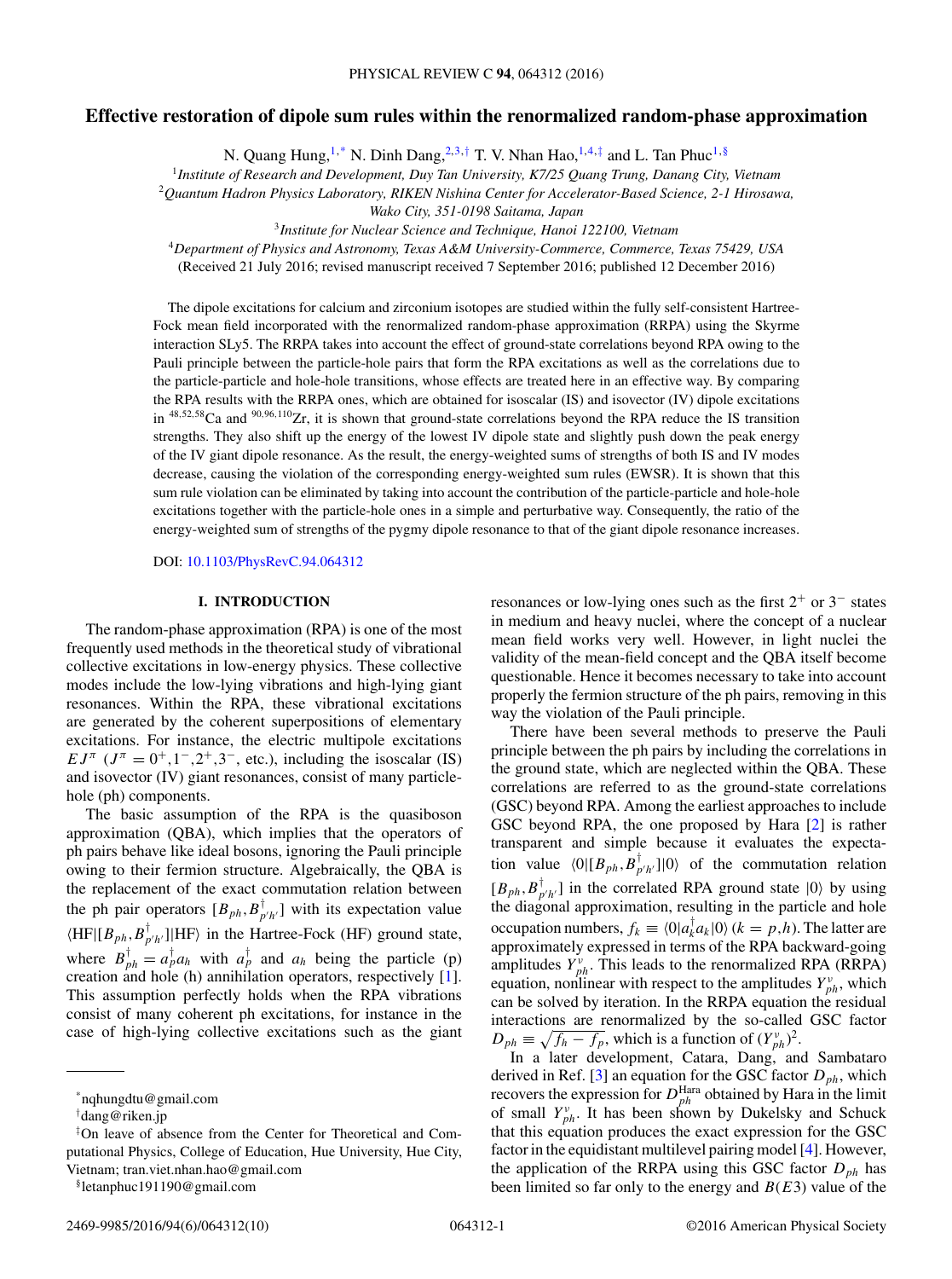lowest  $3_1^-$  state in <sup>146</sup>Gd and <sup>208</sup>Pb [\[3\]](#page-8-0). The RRPA was also studied by using the equations of motion method in Ref. [\[5\]](#page-8-0) and the Green's functions techniques in Ref. [\[6\]](#page-8-0). An alternative derivation of the occupation numbers by using the numberoperator method was carried out in Refs. [\[5,7\]](#page-8-0). This method was employed in Ref. [\[8\]](#page-8-0) to obtain an expression for the GSC factor  $D_{ph}$  within the improved RPA up to the order of  $O(Y^4)$ , which was applied to the calculations in metallic clusters.

The results of Ref. [\[3\]](#page-8-0) show that, due to the GSC beyond the RPA, the energy of the  $3<sub>1</sub><sup>-</sup>$  state in these two nuclei increases, leading to the significant decrease of around 40% and 20% in the associate  $\tilde{B}(E3)$  values in <sup>146</sup>Gd and <sup>208</sup>Pb, respectively. These effects are more pronounced than those predicted for the low-lying  $2^+$  states [\[2\]](#page-8-0). No investigation was carried out for the 1<sup>−</sup> states, whose first moment *m*1, known as the energy-weighted sum rule (EWSR), is the most important. For the *E*1 transitions, this EWSR is related to the model-independent Thomas-Reich-Kuhn sum rule  $TRK =$ 60 *NZ/A* (MeV mb) for the giant dipole resonance (GDR) in a nucleus with *A* nucleons (*N* neutrons and *Z* protons). When a velocity-dependent effective interaction, such as the Skyrme one, or the meson-exchange interaction is used, the velocity-dependent and/or exchange terms contribute to the IV multipole sum rules. The IV *E*1 EWSR then exceeds the TRK as TRK  $\times$  (1 +  $\kappa$ ) with  $0 < \kappa < 1$  [\[9\]](#page-8-0). The RPA (with the velocity-independent interaction) fulfills the GDR sum rule. However, being multiplied by the factor  $D_{ph}$ , the RRPA matrix elements of the ph interactions are reduced. This leads not only to a shift down of the GDR energy but also to a decrease in the *B*(*E*1) values, causing the violation of the GDR sum rule.

The problem of model-independent sum rule violation within the RRPA was first pointed out in Ref. [\[10\]](#page-8-0), where the authors attributed the origin of the problem to the adopted structure of both the Hamiltonian and the transition operators, which neglect the scattering terms coming from the particleparticle (pp) and hole-hole (hh) transitions. In Ref. [\[8\]](#page-8-0), it has been shown that the improved RPA does not fulfill the EWSR as well. A practical idea to restore the EWSR within the RRPA was suggested in the same paper in the spirit of Ref. [\[10\]](#page-8-0) by noticing that the transition operator, in general, has not only a ph part but also the particle-particle (pp) and hole-hole (hh) ones. Therefore, in order to restore the EWSR, the RRPA transition amplitudes should contain also the contributions from the pp and hh transitions.

As a matter of fact, the importance of the pp and hh transitions were evident already in the studies of the finitetemperature RPA (FT-RPA) in the 1970s and 1980s, where the FT-RPA equations were derived and studied in detail [\[11–14\]](#page-8-0). The FT-RPA equations, which were derived in these papers for the separable interactions, are formally identical to the RRPA ones if only the ph transitions are considered. The only difference is that the single-particle occupation numbers  $f_k$  within the FT-RPA are described by the Fermi-Dirac distributions for noninteracting fermions at finite temperature *T*. It has been shown in Ref. [\[12\]](#page-8-0) that the GDR energy decreases with increasing *T* for the ph transitions within the FT-RPA, because  $D_{ph}$  becomes smaller than 1 and decreases with increasing *T* . However, after the pp and hh transitions are included together with the ph ones, the GDR energy remains

nearly the same as its value at  $T = 0$  when *T* varies up to 4 MeV. The *E*2 and *E*3 ESWRs also remain essentially constant up to  $T = 2$  MeV. As for the IV  $E1$  excitations within the FT-RPA, the results of calculations obtained for  $40$ Ca, including ph as well as pp and hh transitions by using a zero-range force in Ref. [\[13\]](#page-8-0), have also shown that the EWSR remains nearly constant up to temperature  $T = 6$  MeV. A similar conclusion was obtained in Ref. [\[15\]](#page-8-0), where the Skyrme force SGII was used in calculations.

With increasing number of neutrons, a phenomenon called pygmy dipole resonance (PDR) is predicted in neutron-rich nuclei and a number of theoretical and experimental studies were devoted to its properties in the recent years  $[16–23]$  $[16–23]$ . The PDR has often been interpreted as a manifestation of the oscillation of the weakly bound neutron skin against the isospin-symmetric core of protons and neutrons, although this picture is rather sketchy. As a matter of fact, the nature of the PDR still remains an issue open to debate. Different theoretical models still do not agree on its collectivity and coherence. For example, while the relativistic random-phase approximation predicted a prominent peak below 10 MeV in  $120,132$ Sn and  $122$ Zr [\[17\]](#page-8-0), which is identified as the collective PDR, the results of calculations including monopole pairing within the quasiparticle RPA (QRPA) show only a group of slightly collective states  $[18]$  in <sup>122,130</sup>Sn, whereas for  $120,132$ Sn [\[19\]](#page-9-0) no collective *E*1 states are even seen in the low-energy region. As the PDR is located in a low energy region, the effect of GSC beyond the RPA, which are included in the RRPA, should be taken into account in the study of the PDR. This study should be complementary to those, which include 2p-2h excitations such as the second RPA [\[20\]](#page-9-0), the relativistic RPA plus phonon-coupling model [\[21\]](#page-9-0), and the quasiparticle-phonon model  $[22]$ , a version of which includes even couplings up to 3p-3h configurations in terms of three-phonon components [\[23\]](#page-9-0). However, the major drawback, as mentioned above as well as in Ref. [\[24\]](#page-9-0), is that all extensions of the RPA to the RRPA so far violate the energy-weighted sum rules (EWSRs) for IS and IV dipole excitations.

Obviously, in order to restore the *E*1 sum rule, one should derive and solve the complete set of RRPA equations that include all the ph as well as pp and hh configurations. The transition probabilities, which are calculated based on these solutions, should also include all ph, pp, and hh transitions. This is undoubtedly a formidable task, which we are now working on. In the present paper, as a preparatory study, we would like to see if the problem can be resolved in an approximate and simple way, which can nonetheless be applied in practical calculations of electric dipole excitations. To this end, we modify the computer code for self-consistent RPA with Skyrme-type interactions, which has been developed by Colò and collaborators [\[25\]](#page-9-0), to include the effect of GSC beyond the RPA following the method proposed in Ref. [\[3\]](#page-8-0). The dipole EWSRs are restored by perturbatively taking into account also the contribution of pp and hh configurations, which have been neglected so far in all practical calculations within the RRPA.

The paper is organized as follows. The formalism of the RRPA is summarized in Secs. [II](#page-2-0) and [III.](#page-5-0) The analysis of numerical calculations for the pigmy dipole and giant dipole excitations in  $48-58$ Ca and  $90-110$ Zr are presented in Sec. [IV.](#page-6-0) The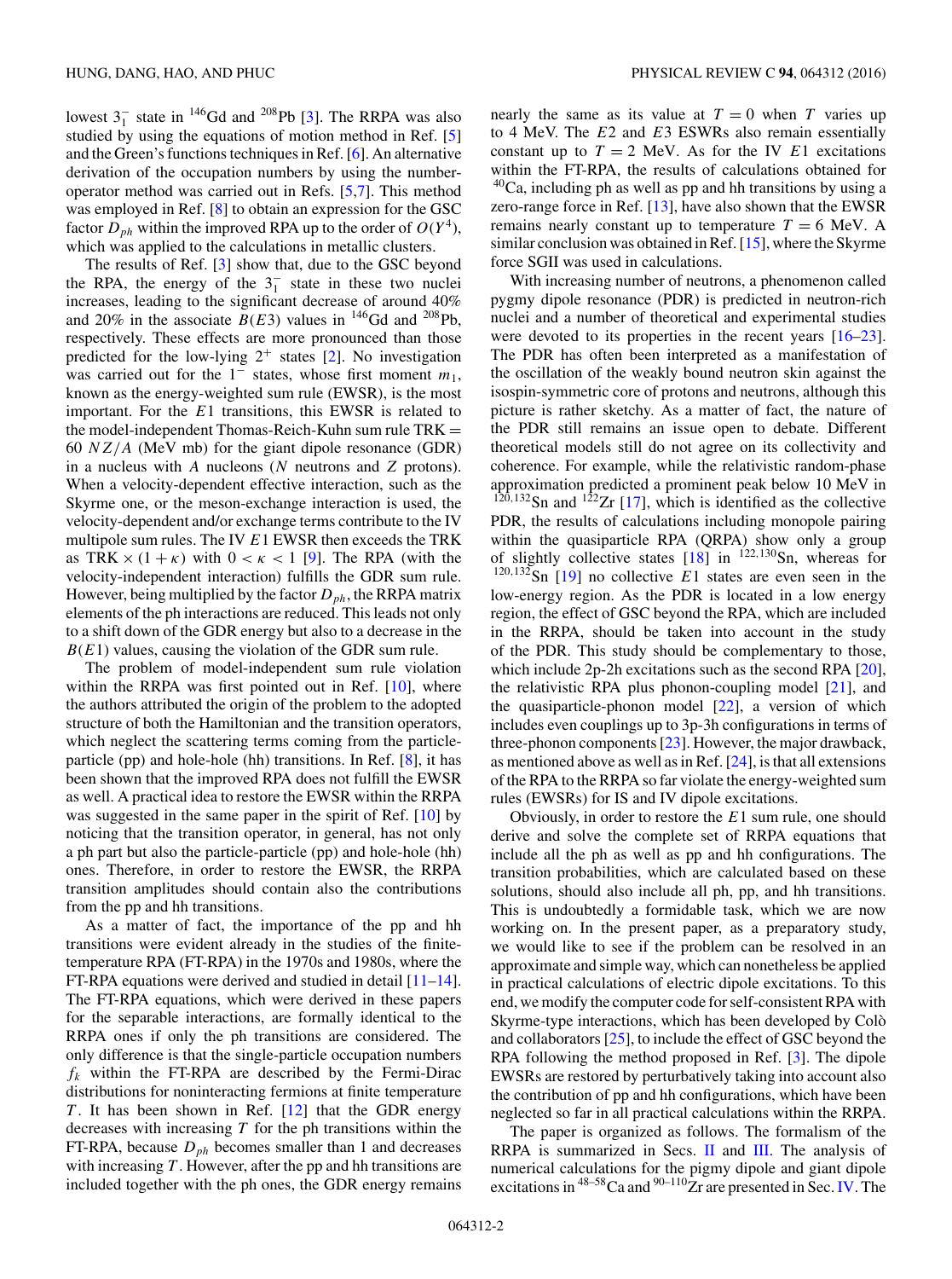<span id="page-2-0"></span>paper is summarized in the last section, where conclusions are drawn.

#### **II. THE RRPA FOR PARTICLE-HOLE VIBRATIONS (phRRPA)**

The renormalized RPA for particle-hole vibrations, which is referred to as the phRRPA, has been discussed in detail in Refs. [\[2–8\]](#page-8-0). Therefore, we summarize here only its main formulation within the ph representation including all angular momentum couplings in spherical basis, which is necessary for its application to the calculations in the present paper.

The RPA operator  $Q_{JMi}^{\dagger}$  is constructed as a superposition of ph-pair operators in the form [\[1\]](#page-8-0)

$$
Q_{JMi}^{\dagger} = \sum_{ph} \left[ X_{ph}^{Ji} B_{ph}^{\dagger} (JM) - Y_{ph}^{Ji} B_{ph} (J\overline{M}) \right], \qquad (1)
$$

where  $B_{ph}^{\dagger}(JM)$  is the ph-pair creation operator,

$$
B_{ph}^{\dagger}(JM) = \sum_{m_p m_h} \langle j_p m_p j_h m_h | J M \rangle a_{j_p m_p}^{\dagger} a_{j_h \overline{m}_h}, \qquad (2)
$$

which couples the particle creation operator  $a_{j_p m_p}^{\dagger}$  on the orbital having the angular momentum  $j_p$  and projection  $m_p$ 

with the hole annihilation operator  $a_{j_h-m_h}$  having the angular momentum  $j_h$  and projection  $-m_h$ , where  $m_k$  (with  $k = p,h$ )  $\text{takes } (2j_k + 1) \text{ values, namely } m_k = -j_k, -j_k + 1, \ldots, j_k = -j_k.$ 1*, j<sub>k</sub>*. The notations  $a_{j\overline{m}} \equiv (-)^{j+m} a_{j-m}$  and  $B_{ph}(J\overline{M}) \equiv$  $(-)^{J+M} B_{ph}(J-M)$  are used for time-reversal operators. The quantum numbers *J* and *M* ( $M = -J, -J + 1, \ldots, J - 1, J$ ) denote the total angular momentum (the multipolarity of the phonon excitation) and its projection, respectively.

The RPA excited states are defined as

$$
|JMi\rangle = Q_{JMi}^{\dagger}|0\rangle, \tag{3}
$$

where the RPA correlated ground state  $|0\rangle$  is the vacuum of the phonon operator, that is

$$
Q_{JMi}|0\rangle = 0,\t\t(4)
$$

and the excited states should be mutually orthonormal, namely

$$
\langle JMi|J'M'i'\rangle = \langle 0|[Q_{JMi},Q^{\dagger}_{J'M'i'}]|0\rangle = \delta_{JJ'}\delta_{MM'}\delta_{ii'}.
$$
 (5)

The ph-pair operators  $B_{ph}(JM)$  and  $B_{ph}^{\dagger}(JM)$  satisfy the exact commutation relation

$$
[B_{ph}(JM), B_{p'h'}^{\dagger}(J'M')] = \delta_{j_p j'_p} \sum_{m_p m_h m'_h} \langle j_p m_p j_h m_h | JM \rangle \langle j_p m_p j'_h m'_h | J'M' \rangle a_{j_h \overline{m}_h}^{\dagger} a_{j'_h \overline{m}_h} a_{j'_h \overline{m}_h} - \delta_{j_h j'_h} \sum_{m_p m'_p m_h} \langle j_p m_p j_h m_h | JM \rangle \langle j'_p m'_p j_h m_h | J'M' \rangle a_{j'_p m'_p}^{\dagger} a_{j_p m_p}.
$$
\n
$$
(6)
$$

The expectation value of this commutation relation in the RPA correlated ground state  $|0\rangle$  can be approximated as

$$
\langle 0|[B_{ph}(JM),B^{\dagger}_{p'h'}(J'M')]|0\rangle = \delta_{jp\,j'_p} \sum_{m_p m_h m'_h} \langle j_p m_p j_h m_h | JM \rangle \langle j_p m_p j'_h m'_h | J'M' \rangle \langle 0| a^{\dagger}_{j_h \overline{m}_h} a_{j'_h \overline{m}'_h} |0\rangle
$$

$$
- \delta_{j_h j'_h} \sum_{m_p m'_p m_h} \langle j_p m_p j_h m_h | JM \rangle \langle j'_p m'_p j_h m_h | J'M' \rangle \langle 0| a^{\dagger}_{j'_p m'_p} a_{j_p m_p} |0\rangle \simeq \delta_{JJ} \delta_{MM} \delta_{jp\,j'_p} \delta_{j_h j'_h} D_{ph},
$$

$$
(7)
$$

where the GSC factor  $D_{ph}$  is defined as

$$
D_{ph} \equiv f_h - f_p = \langle 0 | a_{j_h m_h}^{\dagger} a_{j_h m_h} | 0 \rangle - \langle 0 | a_{j_p m_p}^{\dagger} a_{j_p m_p} | 0 \rangle, \tag{8}
$$

with  $f_k \equiv \langle 0 | a_{j_k \pm m_k}^{\dagger} a_{j_k \pm m_k} | 0 \rangle$  being the particle and hole occupation numbers in the correlated ground state  $|0\rangle$  for  $k = p$  and  $k = h$ , respectively.

#### **A. The quasiboson approximation (QBA)**

Within the QBA, the expectation value (7) is replaced with that estimated in the HF ground state,  $|HF\rangle$ . This yields  $D_{ph}^{\text{HF}} = 1$  because  $f_h^{\text{HF}} \equiv \langle \text{HF} | a_{j_h m_h}^{\dagger} a_{j_h m_h} | \text{HF} \rangle = 1$  and  $f_p^{\text{HF}} \equiv \langle \text{HF} | a_{j_p m_p}^{\dagger} a_{j_p m_p} | \text{HF} \rangle = 0$ , so that the expectation value of  $[B_{ph}(JM), B^{\dagger}_{p'h'}(J'M')]$  in the HF ground state becomes

$$
\langle \text{HF} | [B_{ph}(JM), B_{p'h'}^{\dagger}(J'M')] | \text{HF} \rangle = \delta_{JJ'} \delta_{MM'} \delta_{j_p j'_p} \delta_{j_h j'_h}.
$$
 (9)

This equation shows that, within the QBA, the ph-pair operators  $B_{ph}(JM)$  and  $B_{ph}^{\dagger}(JM)$  behave like ideal boson operators, which mean that the following approximation holds:

$$
[B_{ph}(JM), B^{\dagger}_{p'h'}(J'M')] \simeq \delta_{JJ'}\delta_{MM'}\delta_{j_p j'_p}\delta_{j_h j'_h}.
$$
 (10)

Within the QBA, the orthogonality condition (5) becomes

$$
\langle JMi|J'M'i'\rangle = \langle 0|[Q_{JMi}, Q^{\dagger}_{J'M'i'}]|0\rangle
$$
  
\n
$$
\simeq \langle HF|[Q_{JMi}, Q^{\dagger}_{J'M'i'}]|HF\rangle
$$
  
\n
$$
= \delta_{JJ'}\delta_{MM'}\delta_{ii'}.
$$
\n(11)

The QBA  $(9)$  and the orthogonormality condition  $(5)$ between the RPA excited states lead to the following normalization condition for the amplitudes  $X_{ph}^{J_i}$  and  $Y_{ph}^{J_i}$  of the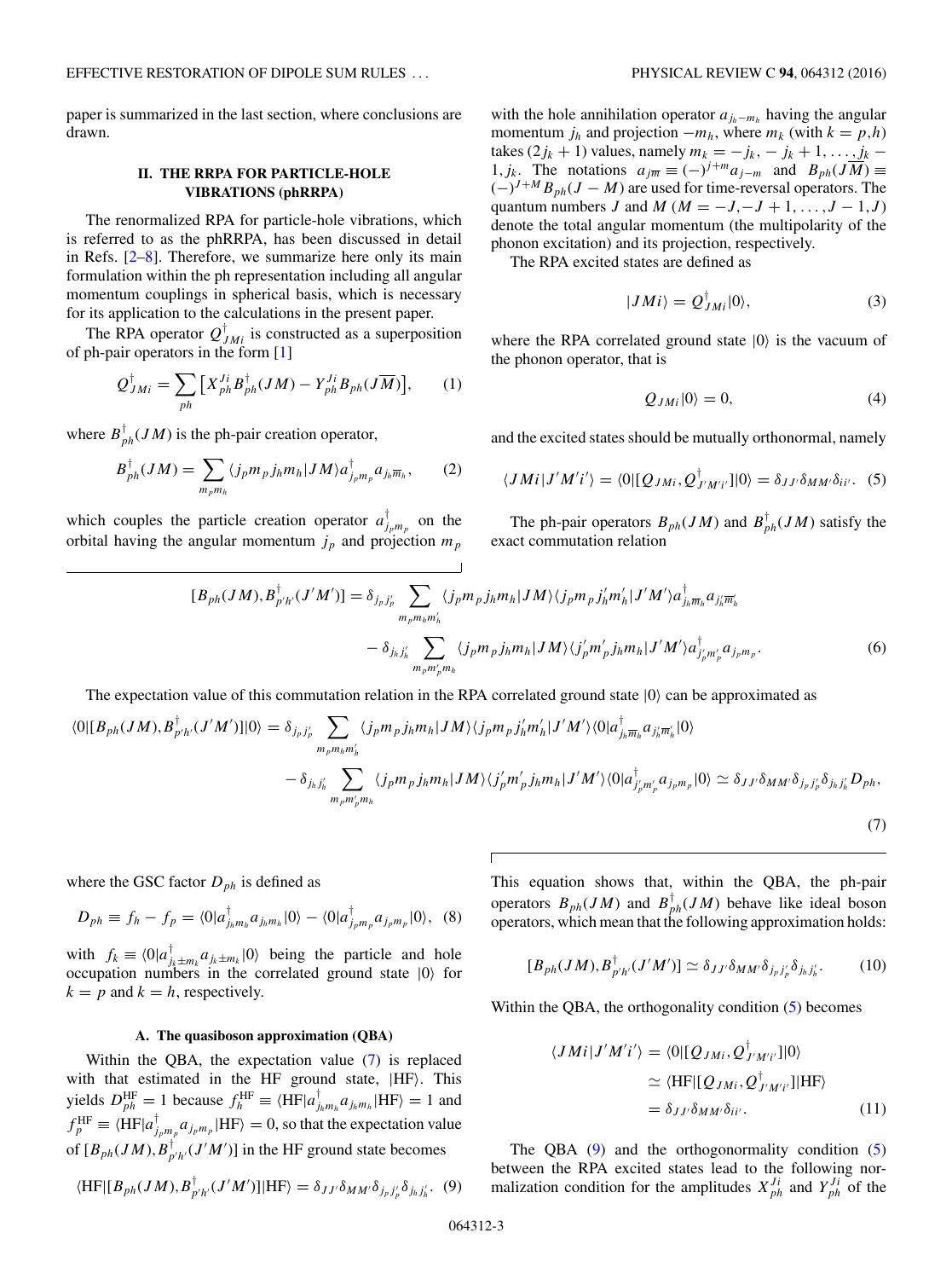<span id="page-3-0"></span>phonon operator [\(1\)](#page-2-0):

$$
\sum_{ph} \left( X_{ph}^{Ji} X_{ph}^{J'i'} - Y_{ph}^{Ji} Y_{ph}^{J'i'} \right) = \delta_{JJ'} \delta_{ii'}.
$$
 (12)

The closure relations

$$
\sum_{i} \left( X_{ph}^{Ji} X_{p'h'}^{Ji} - Y_{ph}^{Ji} Y_{p'h'}^{Ji} \right) = \delta_{pp'} \delta_{hh'},
$$
\n
$$
\sum_{i} \left( X_{ph}^{Ji} Y_{p'h'}^{Ji} - Y_{ph}^{Ji} X_{p'h'}^{Ji} \right) = 0
$$
\n(13)

ensure the following inverse expression of ph-pair creation operator  $B_{ph}^{\dagger}(JM)$  in terms of phonon operators  $Q_{J^{\prime}M^{\prime}i^{\prime}}^{\dagger}$  and *QJMi*:

$$
B_{ph}^{\dagger}(JM) = \sum_{i} \left[ X_{ph}^{Ji} \mathcal{Q}_{JMi}^{\dagger} + Y_{ph}^{Ji} \mathcal{Q}_{J\overline{M}i} \right]. \tag{14}
$$

Within the RPA the occupation numbers  $f_k$  are calculated by using the mappings [\[3,](#page-8-0)[26\]](#page-9-0)

$$
\sum_{m_p} a_{j_p m_p}^{\dagger} a_{j_p m_p} \rightarrow \sum_{JM} \sum_{h} B_{ph}^{\dagger} (JM) B_{ph} (JM), \qquad (15)
$$

$$
\sum_{m_h} a_{j_h m_h} a_{j_h m_h}^{\dagger} \rightarrow \sum_{JM} \sum_{p} B_{ph}^{\dagger} (JM) B_{ph} (JM). \tag{16}
$$

These mappings are exact within the QBA, where the operators  $B_{ph}^{\dagger}(JM)$  and  $B_{ph}(JM)$  behave like ideal boson operators according to  $(10)$ . In this case the commutation relations between the right-hand sides of (15) and (16) and  $B_{ph}^{\dagger}(JM)$  are

$$
\left[\sum_{J'M'h'} B^{\dagger}_{p'h'}(J'M')B_{p'h'}(J'M'), B^{\dagger}_{ph}(JM)\right] = \delta_{j_p j'_p} B^{\dagger}_{ph}(JM),
$$
\n(17)

$$
\left[\sum_{J'M'p'} B^{\dagger}_{p'h'}(J'M')B_{p'h'}(J'M'), B^{\dagger}_{ph}(JM)\right] = \delta_{j_h j'_h} B^{\dagger}_{ph}(JM),
$$
\n(18)

which are exactly equal to  $\left[\sum_{m'_p} a_{j'_p m'_p}^{\dagger} a_{j'_p m'_p}, B_{ph}^{\dagger}(JM)\right]$  and  $\left[ \sum_{m'_h} a_{j'_h m'_h} a_{j'_h m'_h}^{\dagger}, B_{ph}^{\dagger} (JM) \right],$  respectively.

By using  $E\ddot{q}$ . (14) to express the right-hand sides of Eqs.  $(15)$  and  $(16)$  in terms of phonon operators in combination with the property of phonon vacuum  $(4)$  within the QBA, that is [\(11\)](#page-2-0), the occupation numbers  $f_k$  are found within the QBA as  $\lceil 5 \rceil$ 

$$
f_p = \frac{1}{2j_p + 1} \langle 0 | \sum_{m_p} a_{j_p m_p}^{\dagger} a_{j_p m_p} | 0 \rangle
$$
  
\n
$$
= \frac{1}{2j_p + 1} \sum_{j_i} (2J + 1) \sum_{h} (Y_{ph}^{J_i})^2,
$$
  
\n
$$
f_h = 1 - \frac{1}{2j_h + 1} \langle 0 | \sum_{m_h} a_{j_h m_h} a_{j_h m_h}^{\dagger} | 0 \rangle
$$
  
\n
$$
= 1 - \frac{1}{2j_h + 1} \sum_{j_i} (2J + 1) \sum_{p} (Y_{ph}^{J_i})^2.
$$
 (19)

# **B. The phRRPA**

The phRRPA method proposes to use Eq. [\(7\)](#page-2-0) rather than Eq. [\(9\)](#page-2-0), without imposing the QBA. Because the excited states should be orthonormal, this leads to the renormalized phonon operators in the form [\[3\]](#page-8-0)

$$
\mathcal{Q}_{JMi}^{\dagger} = \sum_{ph} \left[ \frac{\mathcal{X}_{ph}^{Ji}}{\sqrt{D_{ph}}} B_{ph}^{\dagger}(JM) - \frac{\mathcal{Y}_{ph}^{Ji}}{\sqrt{D_{ph}}} B_{ph}(J\overline{M}) \right], \quad (20)
$$

which strictly satisfy the orthonormality condition  $(5)$  rather than [\(11\)](#page-2-0), in which  $Q_{JMi}^{\dagger}$  and  $Q_{JMi}$  replace  $Q_{JMi}^{\dagger}$  and  $Q_{JMi}$ , retaining the same normalization condition  $(12)$  for the amplitudes  $\mathcal{X}_{ph}^{Ji}$  and  $\mathcal{Y}_{ph}^{Ji}$ .

The inverse transformation of  $(20)$  is

$$
B_{ph}^{\dagger}(JM) = \sqrt{D_{ph}} \sum_{i} \left[ \mathcal{X}_{ph}^{Ji} \mathcal{Q}_{JMi}^{\dagger} + \mathcal{Y}_{ph}^{Ji} \mathcal{Q}_{J\overline{M}i} \right], \qquad (21)
$$

instead of Eq. (14).

By using Eqs.  $(7)$  and  $(21)$ , as well as the mappings  $(15)$ and (16), and proceeding similarly as has been done in Sec. [II A,](#page-2-0) the occupation numbers  $f_k$  within the phRRPA are found as

$$
f_p = \frac{1}{2j_p + 1} \langle 0 | \sum_{m_p} a_{j_p m_p}^{\dagger} a_{j_p m_p} | 0 \rangle
$$
  
\n
$$
= \frac{1}{2j_p + 1} \sum_{j_i} (2J + 1) \sum_{h} D_{ph} (\mathcal{Y}_{ph}^{j_i})^2,
$$
  
\n
$$
f_h = \frac{1}{2j_h + 1} \langle 0 | \sum_{m_h} a_{j_h m_h}^{\dagger} a_{j_h m_h} | 0 \rangle
$$
  
\n
$$
= 1 - \frac{1}{2j_h + 1} \sum_{j_i} (2J + 1) \sum_{p} D_{ph} (\mathcal{Y}_{ph}^{j_i})^2.
$$
 (22)

It has been discussed in Ref. [\[5\]](#page-8-0) that, if the number-operator method is used to derive the occupation numbers  $f_k$ , the expressions for  $f_p$  and  $f_h$  in Eq. (22) acquire a factor of  $1/2$ in front of  $1/(2j_{p(h)} + 1)$ , which reduces the effect of GSC. However, as has been pointed out in Ref. [\[27\]](#page-9-0), the precise correspondence between the two methods is not immediately apparent, since it is not easy to pinpoint what effects are included in the number-operator method. Moreover, the expressions obtained in Ref. [\[8\]](#page-8-0) for the same quantities include the term of even higher orders in  $\mathcal{X}_{ph}^{Ji}$  and  $\mathcal{Y}_{ph}^{Ji}$  amplitudes (see Eqs. (2.20) and (2.21) in Ref. [\[8\]](#page-8-0)), which makes them different from those given in Eq.  $(22)$  as well as in the number-operator method (Eq. (54) in Ref. [\[5\]](#page-8-0)). However, as has been already mentioned in Ref. [\[5\]](#page-8-0), in practice, such difference does not appear to be a serious effect, since only a few low-lying collective excitations contribute coherently to the GSC. For many noncollective state the backward-going amplitudes  $\mathcal{Y}_{ph}^{Ji}$ are small and take place with random sign. Therefore, we decide to use the expressions in Eq.  $(22)$ , keeping in mind that the resulting effect of GSC may be slightly overestimated compared to that predicted by the number-operator method.

Notice that, within the phRRPA, Eqs. (17) and (18) acquire the GSC factor  $D_{ph}$  in front of  $B_{ph}^{\dagger}(JM)$  on the right-hand sides because, with respect to the correlated ground state  $|0\rangle$ ,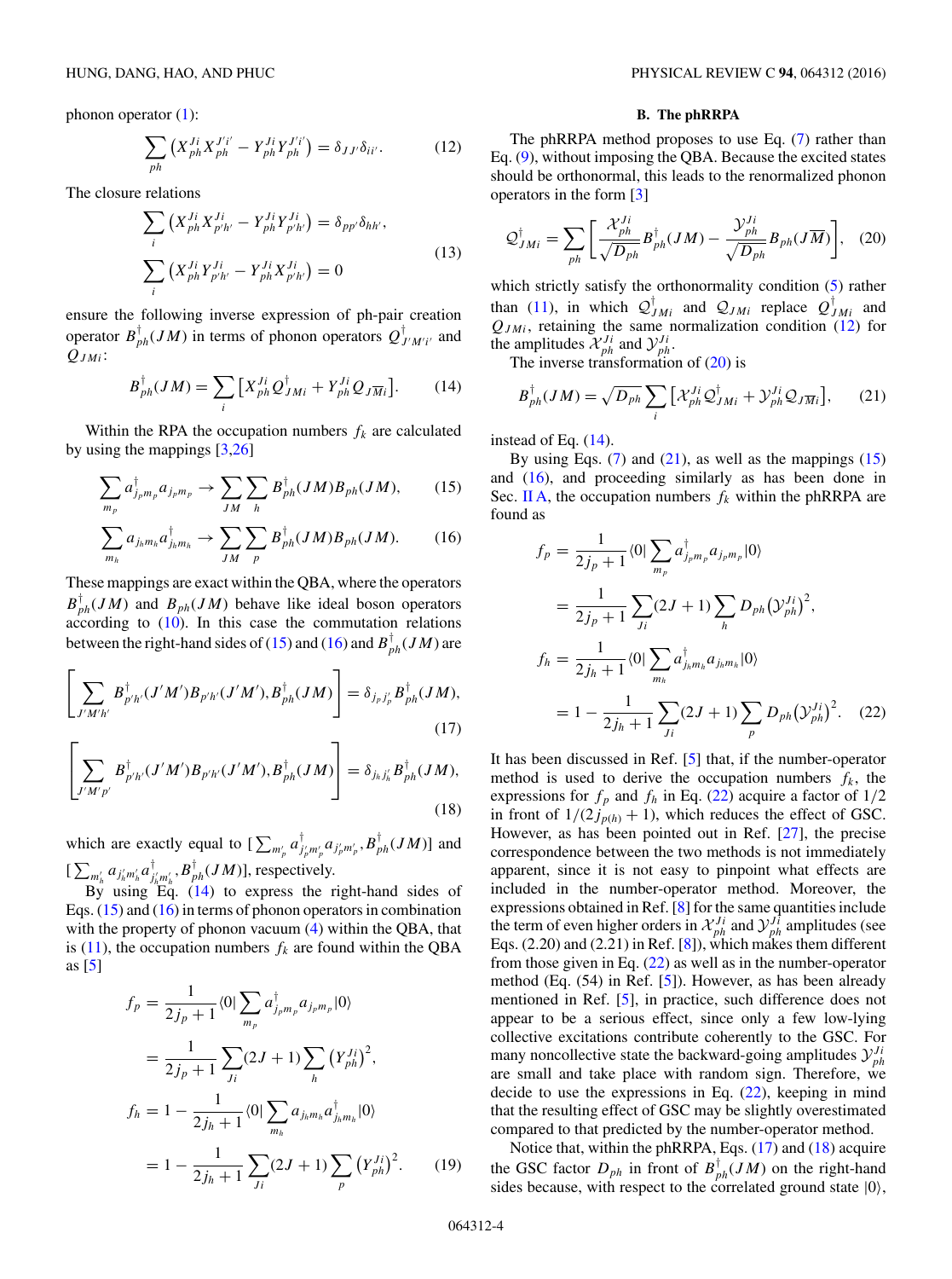<span id="page-4-0"></span>relation [\(7\)](#page-2-0) is equivalent to the approximation

$$
[B_{ph}(JM), B_{p'h'}^{\dagger}(J'M')] \simeq \delta_{JJ'} \delta_{MM'} \delta_{j_p j'_p} \delta_{j_h j'_h} D_{ph}, \quad (23)
$$

rather than the approximation  $(10)$ , which is valid only for the HF ground state  $|HF\rangle$ .

The central result of the phRRPA method is the equation for GSC factor  $D_{ph}$  [\[3\]](#page-8-0), which is found by combining Eqs. [\(8\)](#page-2-0) and  $(22)$  as

$$
D_{ph} \equiv f_h - f_p
$$
  
=  $1 - \sum_{Ji} (2J + 1) \left[ \frac{1}{2j_p + 1} \sum_{h'} D_{ph'} (\mathcal{Y}_{ph'}^{Ji})^2 + \frac{1}{2j_h + 1} \sum_{p'} D_{p'h} (\mathcal{Y}_{p'h}^{Ji})^2 \right].$  (24)

The QBA is justified only when the sums on the right-hand side of Eq. (24) become negligible compared to 1, so that  $D_{ph} \simeq 1$ .

The phRRPA equation is obtained in the standard way [\[1\]](#page-8-0) by using the renormalized phonon operator  $(20)$  and Eq.  $(7)$ and a model Hamiltonian consisting of a mean field of single particles with energies  $\epsilon_k$  on the spherical orbitals  $|j_k, m_k\rangle$  $(k = p, h)$  and two-body residual interactions  $\langle kk'|V_{\text{res}}|ll'\rangle$ . The matrix form of the phRRPA equation is given as [\[3\]](#page-8-0)

$$
\begin{pmatrix} A & B \\ -B & -A \end{pmatrix} \begin{pmatrix} \mathcal{X}^{Ji} \\ \mathcal{Y}^{Ji} \end{pmatrix} = E_{Ji} \begin{pmatrix} \mathcal{X}^{Ji} \\ \mathcal{Y}^{Ji} \end{pmatrix}.
$$
 (25)

The matrices *A* and *B* have the form

$$
A_{ph,p'h'} = (\epsilon_p - \epsilon_h) \delta_{pp'} \delta_{hh'} + \sqrt{D_{ph} D_{p'h'}} \langle ph' | V_{\text{res}} | hp' \rangle,
$$
  
\n
$$
B_{ph,p'h'} = \sqrt{D_{ph} D_{p'h'}} \langle pp' | V_{\text{res}} | hh' \rangle,
$$
\n(26)

where the residual interactions are renormalized by the factor  $\sqrt{D_{ph}D_{p'h'}}$ . Within the QBA, when  $D_{ph} = 1$ , one recovers from Eqs. (25) and (26) the conventional RPA equation, and from Eq.  $(22)$  the expressions for occupation numbers  $f_k(19)$  $f_k(19)$ within RPA.

The phRRPA equation  $(25)$  is solved self-consistently with Eq. (24) and the normalization condition [\(12\)](#page-3-0). First the RPA matrices  $(D_{ph} = 1)$  are diagonalized to determine the eigenvalues  $E_{J_i}(1)$  (phonon energies), and amplitudes  $\mathcal{X}_{ph}^{Ji}(1)$  and  $\mathcal{Y}_{ph}^{Ji}(1)$ . The latter are then used to calculate  $D_{ph}(1)$  following Eq. (24). In the second step, the residual interaction, which is renormalized by  $\sqrt{D_{ph}(1)D_{p/h}(1)}$ , is used in diagonalizing Eq. (25) (with  $\sqrt{D_{ph}(1)D_{p'h'}(1)}$  in the submatrices *A* and *B*) to obtain  $E_{J_i}(2)$ ,  $\mathcal{X}_{ph}^{J_i}(2)$ , and  $\mathcal{Y}_{ph}^{J_i}(2)$ . The process is repeated until convergence is reached; that is,  $|E_{J_i}(n) - E_{J_i}(n-1)| < 10^{-6}$  MeV.

#### **C. Transition probability and energy-weighted sum rules**

The nuclear vibrational excitations are generated by the electromagnetic field with one-body excitation operators  $\hat{F}_{JM}$ and reduced matrix elements  $\langle p||\hat{F}_J||h\rangle$ , whose details are given in Refs. [\[25,28\]](#page-9-0). The reduced transition probabilities  $B(EJ,0 \rightarrow \nu)$  between the ground state  $|0\rangle$  and one-phonon

state  $|v\rangle \equiv |JM_i\rangle$  are calculated within the phRRPA as

$$
B(EJ,0 \to \nu) = |\langle \nu | \hat{F}_J | 0 \rangle|^2
$$
  
= 
$$
\left| \sum_{ph} \sqrt{D_{ph}} (\mathcal{X}_{ph}^{Ji} + \mathcal{Y}_{ph}^{Ji}) \langle p | |\hat{F}_J | h \rangle \right|^2.
$$
 (27)

The factor  $\sqrt{D_{ph}}$  in Eq. (27) comes from the matrix elements of the transition densities  $\rho_{ph}^{(1)\nu}$  and  $\rho_{hp}^{(1)\nu}$  [\[1\]](#page-8-0) within the phRRPA:

$$
\rho_{ph}^{(1)Ji} = \langle 0|B_{ph}(JM)|JMi\rangle
$$
  
\n
$$
= \langle 0|B_{ph}(JM)Q_{JMi}^{\dagger}|0\rangle = \sqrt{D_{ph}}\mathcal{X}_{ph}^{Ji},
$$
  
\n
$$
\rho_{hp}^{(1)Ji} = \langle 0|B_{ph}^{\dagger}(JM)|JMi\rangle
$$
  
\n
$$
= \langle 0|B_{ph}^{\dagger}(JM)Q_{JMi}^{\dagger}|0\rangle = \sqrt{D_{ph}}\mathcal{Y}_{ph}^{Ji}, \qquad (28)
$$

following the inverse transformation  $(21)$  and orthonormal condition [\(5\)](#page-2-0), which hold for  $Q_{JMi}^{\dagger}$  and  $Q_{JMi}$  with respect to the correlated ground state  $|0\rangle$ .

In practice, the distribution of  $B(EJ, E_{J_i})$  values of  $B(EJ,0 \rightarrow \nu)$  (27) at discrete phonon energies  $E_{J_i}$  is also presented as a continuous strength function  $S_J(E)$  by using the *δ*-function representation  $\delta(x) = \varepsilon / [\pi (x^2 + \varepsilon^2)]$ , that is

$$
S_J(E) = \frac{\varepsilon}{\pi} \sum_{i} \frac{B(EJ, E_{Ji})}{(E - E_{Ji})^2 + \varepsilon^2}.
$$
 (29)

This kind of presentation not only improves the visual comparison of results obtained within the RPA and RRPA, but also mimics the so-called escape width  $\Gamma^{\uparrow} \equiv 2\varepsilon$ , which arises from the direct decay to the continuum, consisting of a free nucleon and a hole state. This escape width  $\Gamma^{\uparrow}$  is around few hundred keV, compared to the total GDR width of around 4–5 MeV in medium and heavy nuclei.

The energy-weighted sum of rule (EWSR) of the strength distribution generated by the operator  $\hat{F}_J$  is defined in terms of its the first moment as

$$
m_1 = \int_0^{E_{\text{max}}} E S_J(E) dE = \sum_i E_{Ji} B(EJ, E_{Ji}), \qquad (30)
$$

This first moment is equal to the half of the expectation value of the double commutator  $\langle 0|[\hat{F}_J,[H,\hat{F}_J]]|0\rangle$  if *H* is the exact two-body Hamiltonian and  $|0\rangle$  is the exact ground state [\[1\]](#page-8-0). Therefore the EWSR  $\langle 0 | [\hat{F}_J, [H, \hat{F}_J]] | 0 \rangle / 2$  is also referred to as the double commutator sum rule, which is employed to test the validity of any approach to see if the model-predicted first moment at the left-hand side of Eq. (30) fulfills the EWSR.

For the dipole excitations the IS and IV EWSR,  $m_1^{\text{IS}}$  and  $m_1^{\text{IV}}$ , are

$$
m_1^{\text{IS}} = \frac{\hbar^2}{2m^*} \frac{A}{4\pi} (33 \langle r^4 \rangle - 25 \langle r^2 \rangle^2), \quad m_1^{\text{IV}} = (1 + \kappa) \text{TRK}, \tag{31}
$$

respectively, where

$$
TRK = \frac{9}{4\pi} \frac{\hbar^2}{2m^*} \frac{NZ}{A}
$$
 (32)

is the model independent Thomas-Reiche-Kuhn (TRK) sum rule, and  $\kappa$  is the enhancement factor owing to the velocity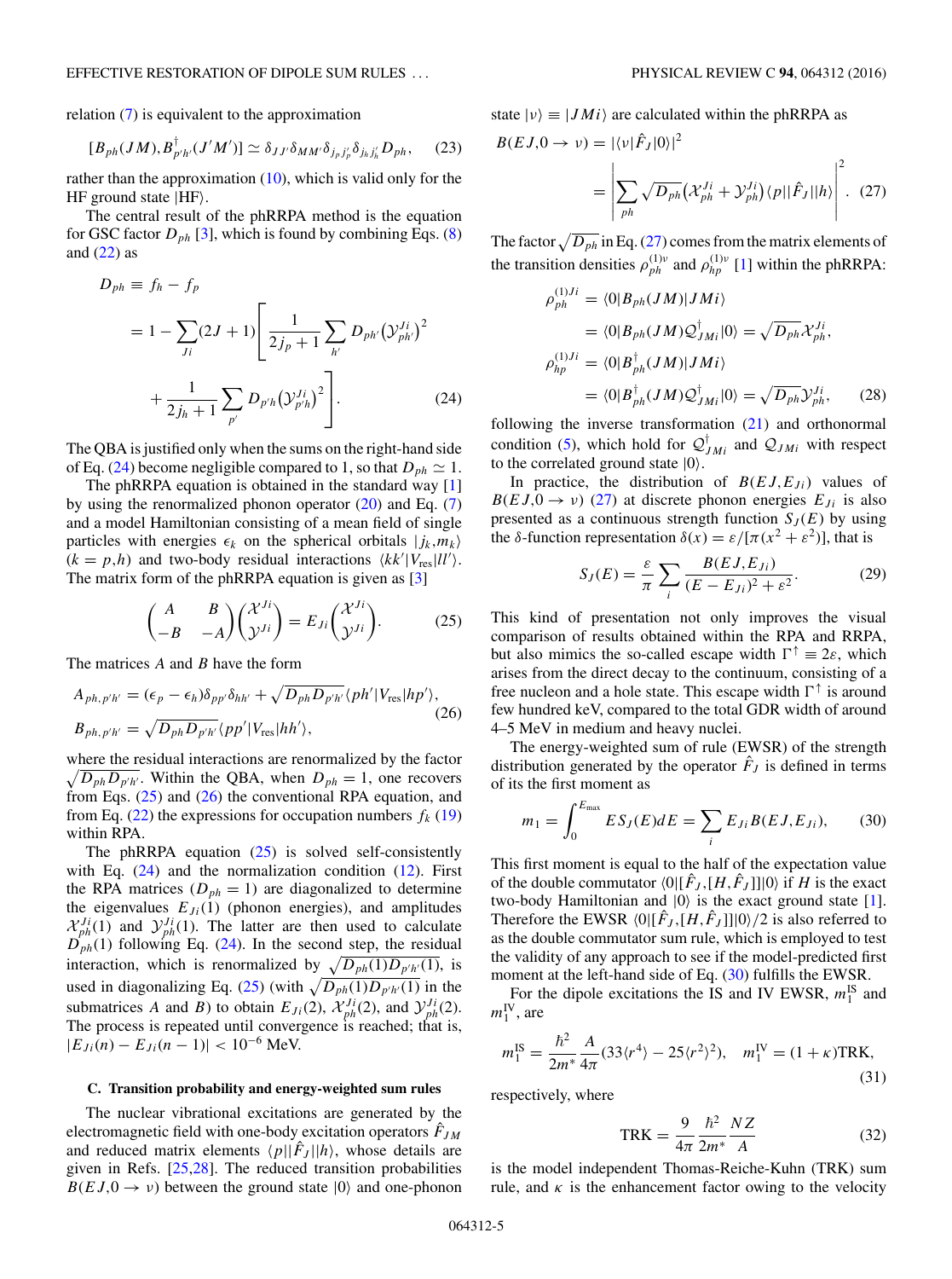<span id="page-5-0"></span>dependence and exchange mixtures (Wigner force) in the residual interaction. This enhancement factor *κ* is calculated according to Eq.  $(35)$  of Ref.  $[25]$ . In Eqs.  $(31)$  and  $(32)$  the corrected mass  $m^* \equiv mA/(A - 1)$  is used instead of the bare nucleon mass *m* in all Skyrme-HF calculations to take care of the center-of-mass effect on the total energy.

# **III. THE RRPA INCLUDING THE EFFECT OF PARTICLE-PARTICLE AND HOLE-HOLE CORRELATIONS**

As has been mentioned in the Introduction, all extensions of the RPA in the spirit of phRRPA so far violate the sum rules. The reason comes from the presence of the GSC factors  $D_{ph}$  in the transition strengths  $(27)$ , which are reduced because  $D_{ph}$  < 1. This major drawback of the phRRPA was noticed for the first time in Ref.  $[10]$ , where it has been pointed out that the renormalized quasiparticle RPA (RQRPA) violates the Ikeda sum rule for the charge exchange excitations such as the Gamow-Teller resonance or for the Fermi transitions between the ground state of the initial even-even nuclei and the ground as well as excited states of the odd-odd nuclei. For the dipole excitations, the GSC factor  $D_{ph}$  causes the decrease of the EWSRs. To resolve this problem, one needs to take into account the contribution owing to the expectation value of the commutation relation

$$
\langle 0|\left[B_{ss'},B_{s'_1s_1}^{\dagger}\right]|0\rangle\simeq\delta_{ss_1}\delta_{s's'_1}D_{ss'},\tag{33}
$$

which is neglected within the phRRPA. In Eq. (33),  $D_{ss'} =$  $f_{s'} - f_s$  (*ss'* = *pp'* or *hh'*) are the correlation factors coming from the pp and hh channels. As the result, the total transition probabilities  $B(EJ)$  are the sum of those associated with the ph, pp, and hh excitations. These transition probabilities are denoted as  $B^{ph}(EJ)$ ,  $B^{pp'}(EJ)$ , and  $B^{hh'}(E\dot{J})$ , respectively:

$$
B(EJ,0 \to \nu) = Bph(EJ,0 \to \nu) + Bpp'(EJ,0 \to \nu)
$$
  
+ 
$$
Bhh'(EJ,0 \to \nu),
$$
 (34)

where

$$
B^{ph}(E J, 0 \to \nu) = \left| \sum_{ph} \sqrt{D_{ph}} (\mathcal{X}_{ph}^{Ji} + \mathcal{Y}_{ph}^{Ji}) \langle p || \hat{F}_J || h \rangle \right|^2,
$$
\n(35)

$$
B^{pp'}(EJ,0 \to \nu) = \left| \sum_{pp'} \sqrt{D_{pp'}} \left( \mathcal{X}_{pp'}^{Ji} + \mathcal{Y}_{pp'}^{Ji} \right) \langle p || \hat{F}_J || p' \rangle \right|^2,
$$
\n(36)

$$
B^{hh'}(EJ,0\to\nu)=\left|\sum_{hh'}\sqrt{D_{hh'}}\left(\mathcal{X}_{hh'}^{Ji}+\mathcal{Y}_{hh'}^{Ji}\right)\langle h||\hat{F}_J||h'\rangle\right|^2,
$$
\n(37)

with  $\mathcal{X}_{ss'}^{Ji}$  and  $\mathcal{Y}_{ss'}^{Ji}$  being the vibration amplitudes that correspond to the pp and hh excitations, whereas the GSC factors  $\overrightarrow{D}_{pp'}$  and  $\overrightarrow{D}_{hh'}$  are expressed explicitly in terms of the GSC  $D_{ph}$ 

and the amplitudes  $\mathcal{Y}_{ph}^{J_i}$  by using Eqs. [\(22\)](#page-3-0) and (33) [\[29\]](#page-9-0) as

$$
D_{pp'} \equiv f_{p'} - f_p
$$
  
\n
$$
= \sum_{Ji} (2J+1) \sum_{h} \left[ \frac{1}{2j_{p'}+1} D_{p'h} (\mathcal{Y}_{p'h}^{Ji})^2 - \frac{1}{2j_p+1} D_{ph} (\mathcal{Y}_{ph}^{Ji})^2 \right],
$$
\n(38)  
\n
$$
D_{hh'} \equiv f_{h'} - f_h
$$
  
\n
$$
= \sum_{Ji} (2J+1) \sum_{p} \left[ \frac{1}{2j_{h'}+1} D_{ph} (\mathcal{Y}_{ph'}^{Ji})^2 - \frac{1}{2j_h+1} D_{ph} (\mathcal{Y}_{ph'}^{Ji})^2 \right].
$$

In principle, the phonon amplitudes  $\mathcal{X}_{ss'}^{Ji}$  and  $\mathcal{Y}_{ss'}^{Ji}$  should be obtained by diagonalizing the full RRPA matrix, including all the ph, pp, and hh configurations, similar to that obtained in Ref. [\[12\]](#page-8-0) for the FT-RPA. However, doing so will significantly enlarge the size of the RRPA matrix, leading to a sharp increase of computational time. This project is now underway. In the present study, for the feasibility in practical calculations as a preparatory step to test the effect of GSC in the restoration of the GDR sum rule, we employ the extended RRPA (ERRPA), proposed in Ref. [\[29\]](#page-9-0), which considers a model Hamiltonian with a separable residual interaction in the form of Eq. (7) in Ref. [\[29\]](#page-9-0). The full RRPA matrix equations with the separable interaction can be easily transformed to obtain the phonon amplitudes in an explicit form, including the  $\mathcal{X}_{ss'}^{Ji}$  and  $\mathcal{Y}_{ss'}^{Ji}$  of the pp and hh excitations (Eqs.  $(18)$ – $(20)$  in Ref.  $[29]$ ). All the eigenvalues of the full RRPA equations are obtained by solving the secular equation  $(21)$  therein, instead of diagonalizing the full RRPA matrix.

As the formalism proposed on Ref. [\[29\]](#page-9-0) is derived only for separable interactions, to use it in our study we adopt the approximate factorization of the interaction [\[1\]](#page-8-0)

$$
\langle k \underbrace{l|V_{\text{res}}|lk}_{J} \rangle \simeq \lambda^{(J)} f_{kl}^2 \quad (kl = \text{ph,pp',hh'), \tag{40}
$$

with  $\lambda^{(J)} = 1$ . Because the contribution of pp and hh excitations is expected to be small, we treat it in a perturbative way. To this end, instead of solving Eq. (21) of Ref. [\[29\]](#page-9-0) to obtain all the eigenvalues  $E_{J_i}^{ph}$ ,  $E_{J_i}^{pp^f}$ , and  $E_{J_i}^{hh'}$  as well as the amplitudes  $\mathcal{X}_{ph}^{J_i}$ ,  $\mathcal{Y}_{ph}^{J_i}$ ,  $\mathcal{X}_{ss'}^{J_i}$  and  $\mathcal{Y}_{ss'}^{J_i}$ , we approximate the energies  $E_{ph}^{Ji}$  and the amplitudes  $\mathcal{X}_{ph}^{Ji}$  and  $\mathcal{Y}_{ph}^{Ji}$  with the corresponding values obtained within the phRRPA described in Sec. [II.](#page-2-0) Regarding the energies of the new phonon states, which appears between the poles  $\epsilon_s - \epsilon_{s'}$  of pp and hh excitations, their energies  $E_{j_i}^{ss'}$  are considered to be close to the corresponding poles  $\epsilon_s - \epsilon_{s'}$ , namely

$$
E_{Ji}^{ss'} = \epsilon_s - \epsilon_{s'} - \delta E. \tag{41}
$$

The energy shift *δE* is adjusted to restore the EWSR, which is violated within the phRRPA. In this way, although *δE* plays the role of a parameter of the model, it has a physical justification as the difference between the new RRPA solutions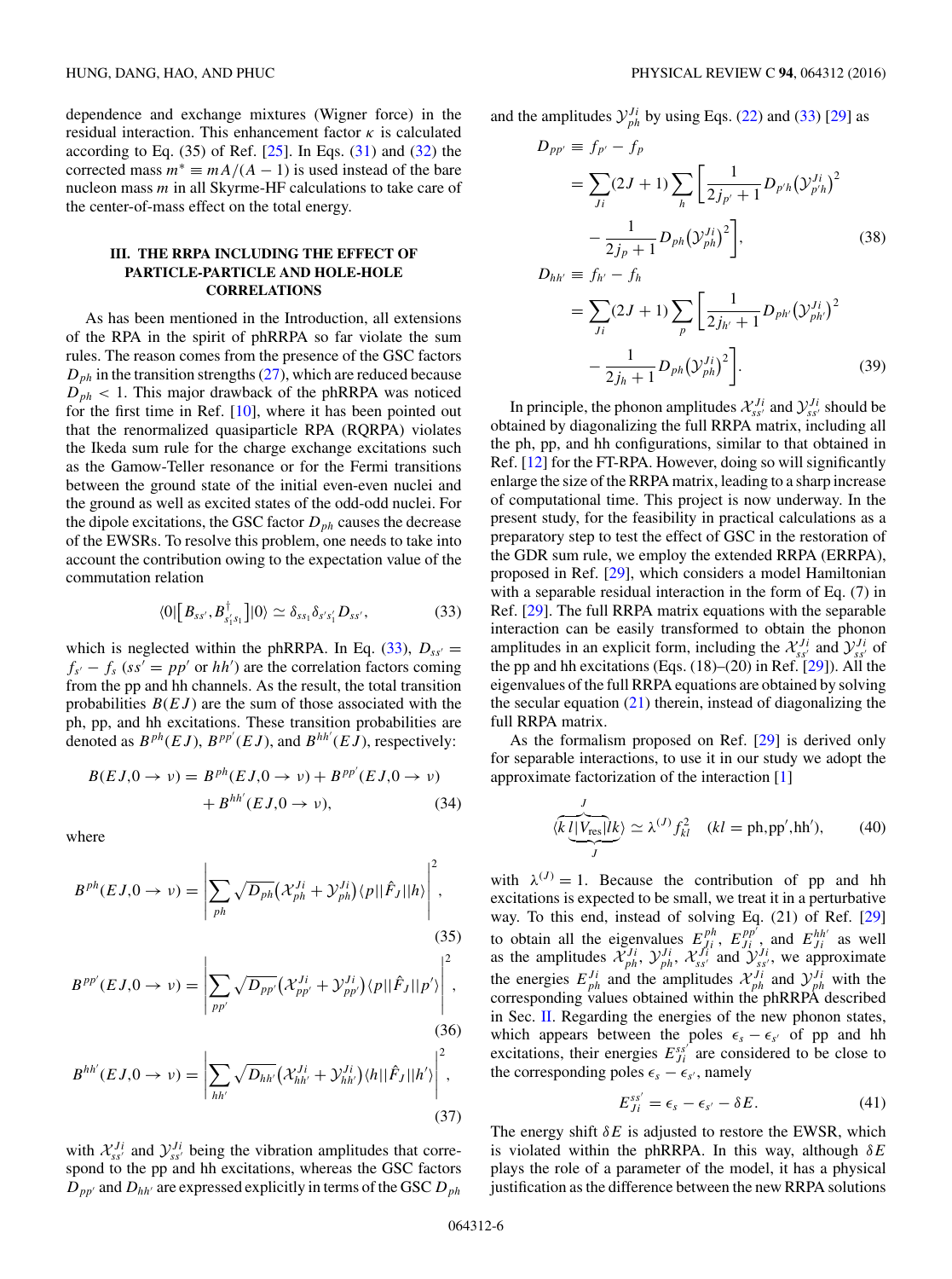<span id="page-6-0"></span>due to the pp (hh) configurations and the corresponding pp (hh) poles. The amplitudes  $\mathcal{X}_{ss'}^{Ji}$  and  $\mathcal{Y}_{ss'}^{Ji}$  are calculated by using the expression obtained with the separable interaction given by Eqs. [\(19\)](#page-3-0) and [\(20\)](#page-3-0) of Ref. [\[29\]](#page-9-0) with  $k = 1$ , whereas  $f_{ph}$  and  $f_{ss'}$  are approximated with  $\sqrt{|\langle \text{ph}|V_{\text{res}}|\text{hp}\rangle|}$  and  $\sqrt{|\langle \text{sg}|V|\rangle|}$  respectively according to Eq. (40).  $\sqrt{|s s'| V_{\text{res}} |s' s'|}$ , respectively, according to Eq. [\(40\)](#page-5-0). This version of phRRPA, which takes into account the contribution of pp and hh excitations, is referred to as the RRPA hereafter.

The advantage of this approximation is its simplicity, based on the solutions of the phRRPA, avoiding the diagonalization of a large-size matrix. Its shortcoming is the lost of selfconsistency, which may not be serious so long as the GSC is not large to justify the validity of the perturbative approximation employed here.

### **IV. ANALYSIS OF THE NUMERICAL RESULTS**

The computer code for the self-consistent HF-RPA with Skyrme-type interactions, developed by Colò and collaborators [\[25\]](#page-9-0), is modified to include the effect of GSC beyond RPA. This code is restricted to the calculations of naturalparity states having  $\pi = (-)^J$  in spherical nuclei with filled subshells; that is, without partial occupancies. The single-



FIG. 1. Distributions of the IS (left panels) and IV (right panels) reduced transition probabilities  $B(E1,0 \rightarrow 1^-)$  and the corresponding strength functions  $S(E)$  for <sup>48</sup>Ca [(a) and (d)], <sup>52</sup>Ca [(b) and (e)], and 58Ca [(c) and (f)] obtained within the RPA, phRRPA, and RRPA. The solid and dashed vertical bars denote the *B*(*E*1) values obtained within the RPA and phRRPA, respectively. The dotted vertical bars stand for the  $B^{pp'}(E1)$  calculated based on Eq. [\(36\)](#page-5-0). The continuous solid and dashed lines depict the total strength functions  $S(E)$ obtained within the RPA and RRPA [Eq. [\(34\)](#page-5-0)], respectively. The units on the *y* axis stand for the *B*( $E1,0 \rightarrow 1^-$ ) values, whereas the units of the strength function *S*(*E*) are equal to those of  $B(E1,0 \rightarrow 1^{-})$ divided by MeV.



FIG. 2. The same as in Fig. 1 but for <sup>90,96,110</sup>Zr isotopes.

particle energy spectra for neutrons and protons are discretized and superfluid pairing is not included. Regarding the effective nucleon-nucleon interaction, the density-dependent Skyrme interactions are employed in the calculations. The code first carries out the HF calculations for a specified nucleus using a given Skyrme-type interaction. The HF single particle energies, wave functions, and densities, which are obtained in a radial mesh extending to  $R$  (fm) and cutoff energy  $E_c$  of unoccupied states, are then used in solving the RPA equation. As for the phRRPA and RRPA equations, they are solved by iteration as has been specified respectively in Secs. [II](#page-2-0) and [III](#page-5-0) above. For the details of the HF-RPA code see Ref. [\[25\]](#page-9-0).

In the present paper we restrict ourselves to studying the IS and IV dipole states in <sup>48</sup>*,*52*,*58Ca and <sup>90</sup>*,*96*,*110Zr isotopes. For the Skyrme interactions, we employ the SLy5 force, whose parameters have been specified and used in the HF-RPA code in a spherical box with radius  $R = 15$  fm and the cut-off energy  $E_c = 60$  MeV of unoccupied states. This value has been chosen because, for the IV E1 excitations in the nuclei under consideration, the energy of the lowest RPA state decreases very slowly with increasing *Ec* higher than 60 MeV. A value  $\varepsilon = 0.4$  MeV for the smoothing parameter is used in calculating the strength function [\(29\)](#page-4-0).

Shown in Figs. 1 and 2 are the IS and IV dipole distributions in calcium and zirconium isotopes obtained within the RPA, phRRPA, and RRPA. The values of the energy shift *δE* in Eq. [\(41\)](#page-5-0) are chosen equal to 1 MeV for calcium isotopes, 1.5 MeV for both  $^{90}Zr$  and  $^{96}Zr$ , and 1.4 MeV for  $^{110}Zr$ . It is seen from these figures that, compared to the RPA results, the overall IS strengths obtained within the phRRPA are always smaller, whereas the phRRPA IV strength distribution is slightly shifted to the lower excitation energy with an increase in the total strength at the low-energy side of the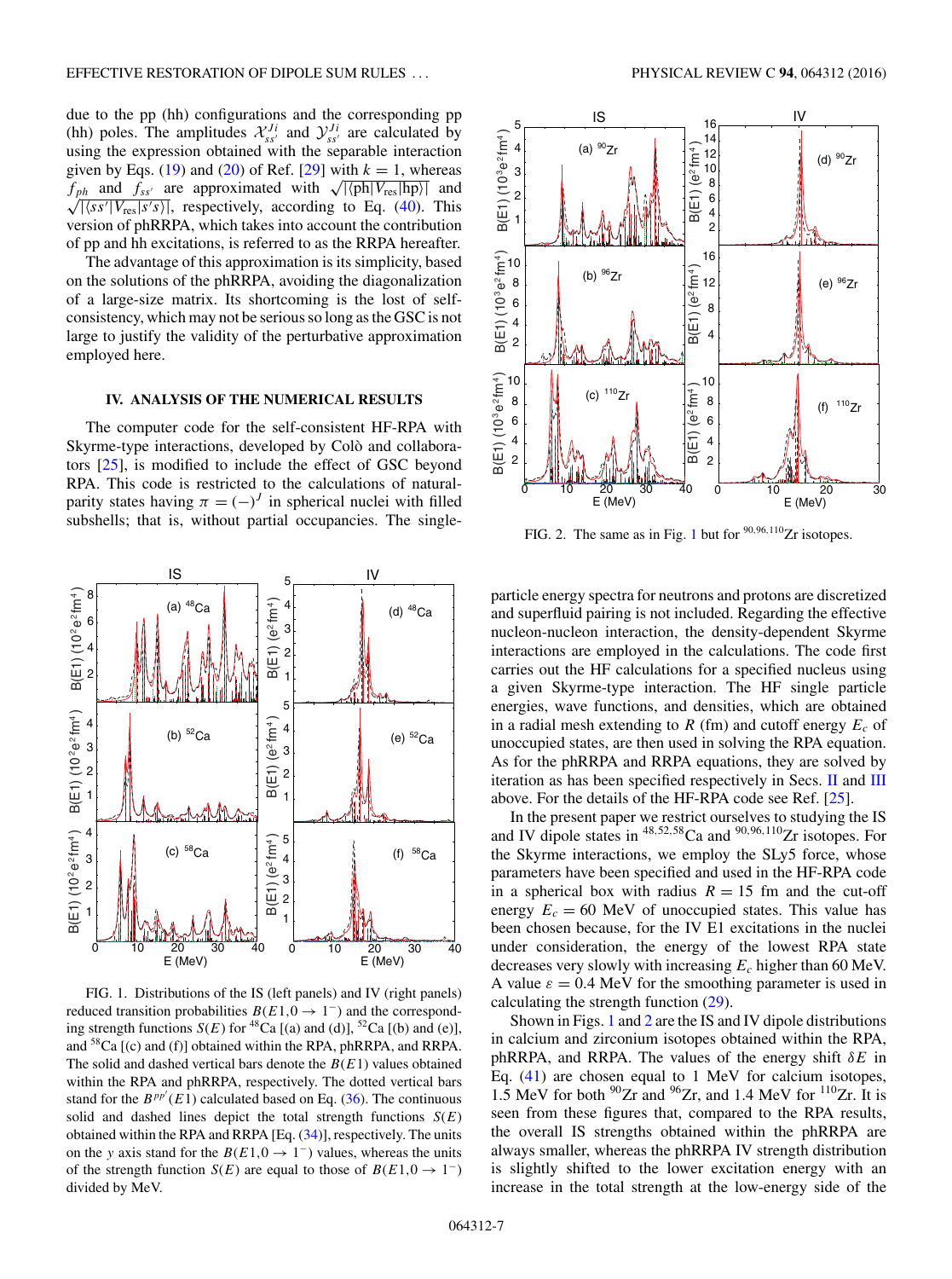|                  | IS                |                                  |                                   |                                             | IV         |                        |                           |                    |
|------------------|-------------------|----------------------------------|-----------------------------------|---------------------------------------------|------------|------------------------|---------------------------|--------------------|
|                  | $m_1 \times 10^5$ | $m_1^{\text{RPA}}/m_1$<br>$(\%)$ | $m_1^{\text{RRPA}}/m_1$<br>$(\%)$ | $m_1^{phRRPA}$<br>/m <sub>1</sub><br>$(\%)$ | <b>TRK</b> | $m_1^{\text{RPA}}/TRK$ | $m_1^{\mathrm{RRPA}}/TRK$ | $m_1^{phRRPA}/TRK$ |
| $48$ Ca          | 2.52              | 99.80                            | 100.08                            | 91.16                                       | 196.6      | 1.17                   | 1.09                      | 1.02               |
| $52$ Ca          | 3.47              | 99.80                            | 100.40                            | 86.98                                       | 179.3      | 1.17                   | 1.07                      | 0.97               |
| 58 <sub>Ca</sub> | 4.57              | 99.85                            | 99.44                             | 88.79                                       | 191.2      | 1.17                   | 1.12                      | 0.97               |
| $^{90}Zr$        | 9.05              | 100.03                           | 100.98                            | 92.00                                       | 326.3      | 1.18                   | 1.04                      | 1.03               |
| 96Zr             | 11.2              | 100.04                           | 100.68                            | 90.82                                       | 342.9      | 1.18                   | 1.11                      | 1.04               |
| 110Zr            | 16.4              | 99.95                            | 100.95                            | 88.89                                       | 374.6      | 1.18                   | 1.05                      | 1.01               |

TABLE I. The fulfillment of the EWSR for the IS and IV within the RPA, phRRPA, and RRPA for the nuclei under consideration in the paper. The results are obtained by using the SLy5 interaction with the summation taken from 0 to  $E_{\text{max}} = 60 \text{ MeV}$ .

GDR main peak and a depletion strength at its high-energy side. As the result of these shifts in the distributions of the IS and IV strengths, the EWSRs calculated within the phRRPA are significantly reduced, as shown in the fifth and ninth columns of Table I. For the IS excitations, the largest value of  $m_1^{phRRPA}/m_1$  amounts to only 92.0% for <sup>90</sup>Zr, whereas the smallest value is 86.98% for <sup>52</sup>Ca. For the IV excitations, the value of  $m_1^{phRPA}$  /TRK ranges from 0.97 to 1.04.

The first excited IS state, which is the spurious mode caused by the center-of-mass motion, is shifted up within the phRRPA. However, in all the cases under consideration, this increase in the energy of the spurious mode is not large and the associated  $B(E1)$  values are negligible. Similar to the RPA case, the phRRPA spurious mode is still well separated from all physical states located at higher energies, and therefore does not affect these states. Within the RRPA, there are several IS and IV transition strengths caused by the pp excitations (green dotted vertical bars), but only few enhanced strengths are seen in the IS distributions, especially in <sup>48</sup>Ca and <sup>90,96</sup>Zr, whereas those seen in the IV distribution are quite small. The transitions associated with hh excitations are found to be negligible in the present calculations and, therefore, not shown in the figures. The largest IV transition strengths associated with the pp excitations are seen in the low-energy (PDR) region, which slightly redistributes the PDR strengths, especially for calcium isotopes. Adding the transition strengths associated with the pp excitations, the EWSRs obtained within the RRPA

TABLE II. Centroid energies calculated from the IS and IV *B*(*E*1,0 → 1<sup>−</sup>) strength distributions obtained within the RPA, phRRPA, and RRPA for the nuclei under consideration in the paper. The last column presents the results calculated from the empirical fitting of the experimental centroid energy, namely  $E_m =$  $31.2A^{-1/3} + 20.6A^{-1/6}$  [\[30\]](#page-9-0).

|             | <b>IS</b>       |       |       | IV    |                                   |       |       |
|-------------|-----------------|-------|-------|-------|-----------------------------------|-------|-------|
|             | RPA.            |       |       |       | phRRPA RRPA RPA phRRPA RRPA $E_m$ |       |       |
| $^{48}Ca$   | 26.60           | 26.87 | 29.74 | 18.22 | 17.67                             | 18.24 | 19.39 |
| ${}^{52}Ca$ | 18.95           | 20.10 | 23.20 | 17.17 | 16.67                             | 18.40 | 19.02 |
| $58$ Ca     | 17.56           | 18.39 | 20.59 | 16.18 | 15.70                             | 18.02 | 18.53 |
|             | $^{90}Zr$ 25.40 | 26.08 | 28.63 | 16.28 | 15.83                             | 15.99 | 17.16 |
| $^{96}Zr$   | 21.49           | 22.31 | 24.73 | 15.54 | 15.18                             | 16.24 | 16.44 |
| 110Zr       | 18.07           | 19.08 | 21.67 | 14.40 | 14.04                             | 14.60 | 15.92 |

are fully recovered for both the IS and IV excitations as seen in the fourth and eighth columns of Table I, respectively. This result is particularly interesting because it reveals the reason why all extensions of RPA so far violate the EWSRs: They have neglected the transitions associated with the pp and hh excitations.

To have a deeper look inside the effects of GSC beyond the RPA, we report in Table  $\Pi$  the centroid energies  $E$ , which are defined as  $\bar{E} = m_1/m_0$ , where  $m_1$  is calculated from Eq. [\(30\)](#page-4-0) and  $m_0 = \sum_i B(EJ, E_{J_i})$ , obtained within the RPA, phRRPA, and RRPA for the IS and IV strength distributions. For the IS mode, as compared to the RPA,  $\bar{E}$  obtained within the phRRPA increases slightly, whereas a significant increase in  $\bar{E}$ obtained within the RRPA is observed, implying the significant contribution of the pp and hh strengths. For the IV mode,  $\overline{E}$ obtained within the phRRPA is always lower than that obtained within the RPA, whereas the RRPA centroid energy increases to be closer to the data obtained from the empirical fitting of the experimental centroid energy [\[30\]](#page-9-0) as compared to the RPA one, except for 90Zr nucleus. Once again, this increase in the centroid energy obtained within the RRPA for the IV mode shows the important contribution of the pp and hh transitions.

To see the contribution of the PDR to the total  $B(E1)$ strength, we present in Table III the ratio  $r = S_{PDR}/S_{GDR}$  (%) of the energy weighted sum of strength (EWSS) of the PDR to that of the GDR, where  $S = \sum_{v} E_v B(EJ, E_v)$ . The summation is taken within  $0 \le E_\nu \le 10$  MeV for the PDR and  $0 \le E_v \le 60$  MeV for the GDR. The values of *r* increase from almost 0% in the stable nuclei, such as  ${}^{48}Ca$  and  ${}^{90}Zr$ , to about 4% in very neutron-rich nuclei, such as  ${}^{58}Ca$  and  ${}^{110}Zr$ . Compared to the RPA, the phRRPA increases the ratio *r* in most nuclei under consideration, except in  ${}^{52}Ca$ , whereas this

TABLE III. Ratio  $r = S_{PDR}/S_{GDR}$  (%) obtained within the RPA, phRRPA, and RRPA for calcium and zirconium isotopes.

|             | <b>RPA</b> | phRRPA | <b>RRPA</b> |
|-------------|------------|--------|-------------|
| $48$ Ca     | 0.02       | 0.02   | 0.33        |
| ${}^{52}Ca$ | 2.82       | 2.67   | 3.24        |
| $58$ Ca     | 3.99       | 4.20   | 4.20        |
| $^{90}Zr$   | 0.01       | 0.01   | 0.06        |
| 96Zr        | 2.37       | 2.44   | 3.02        |
| 110Zr       | 4.06       | 4.13   | 4.24        |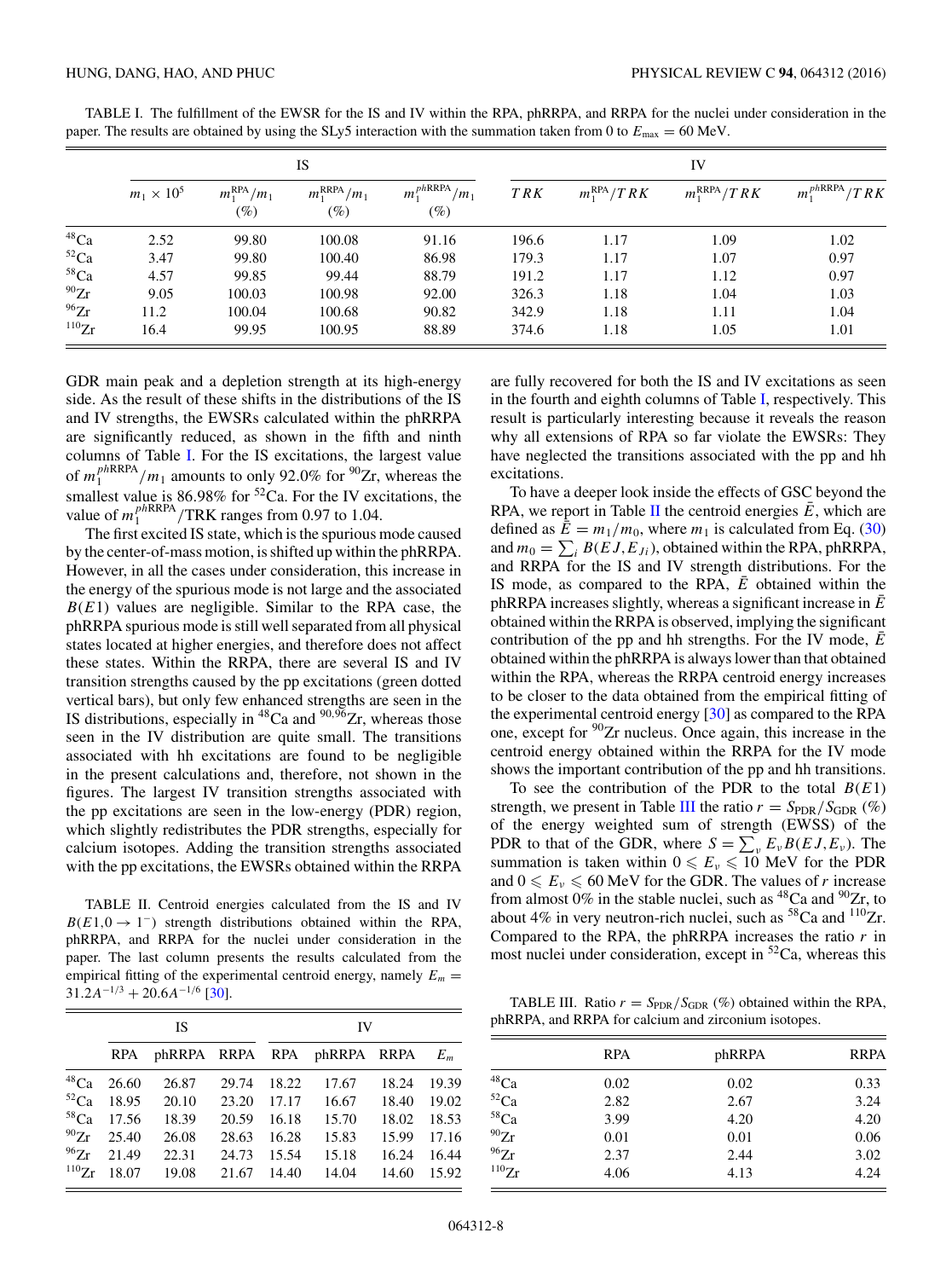<span id="page-8-0"></span>ratio is significantly enhanced within the RRPA due to the contributions of the pp transition strengths in the PDR region.

#### **V. CONCLUSIONS**

The present work studies the effects of GSC beyond RPA on IS and IV strength distributions in calcium and zirconium isotopes. The self-consistent RPA code using Skyrme interactions [\[25\]](#page-9-0) has been modified and applied in the numerical calculations to include the effects of GSC beyond RPA within the phRRPA [3]. To restore the EWSR, which is violated within the phRRPA, we propose a simple RRPA calculations taking into account, in addition to the ph excitations, the contribution of the pp and hh excitations in a perturbative way, which increases the total energy-weighted sum of strengths, including those from the ph ones.

The analysis of numerical calculations obtained by using the SLy5 interactions allows us to draw the following conclusions.

- (1) Although GSC beyond RPA shift up the energy of the spurious mode obtained within the phRRPA and increases the corresponding  $B(E1)$  value for the IS spurious transition, this increase, however, is not large and the phRRPA spurious mode is still well separated from all physical states.
- (2) GSC beyond RPA reduces the transition strengths associated with the IS mode, whereas it slightly increases the total strength on the low-energy region (the PDR region) and decreases the strength on the other side (the GDR region), leading to a significant decrease of the EWSRs for both the IS and IV modes obtained within the phRRPA. This violation of the sum rule is then fully recovered by taking into account the contribution of pp and hh excitations within the RRPA. This result reveals the reason why all the RPA extensions that do not take into account the pp and hh excitations violate the EWSRs.
- (3) The ratio of the PDR EWSS to the GDR one, which is almost zero in stable nuclei, increases with the
- [1] P. Ring and P. Schuck, *The Nuclear Many-Problem* (Springer, Berlin, 2004).
- [2] K. Hara, [Prog. Theor. Phys.](https://doi.org/10.1143/PTP.32.88) **[32](https://doi.org/10.1143/PTP.32.88)**, [88](https://doi.org/10.1143/PTP.32.88) [\(1964\)](https://doi.org/10.1143/PTP.32.88); K. Ikeda, T. Udagawa, and H. Yamaura, *[ibid.](https://doi.org/10.1143/PTP.33.22)* **[33](https://doi.org/10.1143/PTP.33.22)**, [22](https://doi.org/10.1143/PTP.33.22) [\(1965\)](https://doi.org/10.1143/PTP.33.22).
- [3] F. Catara, N. Dinh Dang, and M. Sambataro, [Nucl. Phys. A](https://doi.org/10.1016/0375-9474(94)90790-0) **[579](https://doi.org/10.1016/0375-9474(94)90790-0)**, [1](https://doi.org/10.1016/0375-9474(94)90790-0) [\(1994\)](https://doi.org/10.1016/0375-9474(94)90790-0).
- [4] J. Dukelsky and P. Schuck, [Phys. Lett. B](https://doi.org/10.1016/S0370-2693(99)00921-1) **[464](https://doi.org/10.1016/S0370-2693(99)00921-1)**, [164](https://doi.org/10.1016/S0370-2693(99)00921-1) [\(1999\)](https://doi.org/10.1016/S0370-2693(99)00921-1).
- [5] D. J. Rowe, [Phys. Rev.](https://doi.org/10.1103/PhysRev.175.1283) **[175](https://doi.org/10.1103/PhysRev.175.1283)**, [1283](https://doi.org/10.1103/PhysRev.175.1283) [\(1968\)](https://doi.org/10.1103/PhysRev.175.1283).
- [6] P. Schuck and S. Ethofer, [Nucl. Phys. A](https://doi.org/10.1016/0375-9474(73)90563-0) **[212](https://doi.org/10.1016/0375-9474(73)90563-0)**, [269](https://doi.org/10.1016/0375-9474(73)90563-0) [\(1973\)](https://doi.org/10.1016/0375-9474(73)90563-0).
- [7] H. Lens and J. Wambach, [Phys. Lett. B](https://doi.org/10.1016/0370-2693(90)91001-R) **[249](https://doi.org/10.1016/0370-2693(90)91001-R)**, [377](https://doi.org/10.1016/0370-2693(90)91001-R) [\(1990\)](https://doi.org/10.1016/0370-2693(90)91001-R).
- [8] [F. Catara, G. Piccitto, M. Sambataro, and N. Van Giai,](https://doi.org/10.1103/PhysRevB.54.17536) Phys. Rev. B **[54](https://doi.org/10.1103/PhysRevB.54.17536)**, [17536](https://doi.org/10.1103/PhysRevB.54.17536) [\(1996\)](https://doi.org/10.1103/PhysRevB.54.17536).
- [9] K. F. Liu, [Phys. Lett. B](https://doi.org/10.1016/0370-2693(75)90514-6) **[60](https://doi.org/10.1016/0370-2693(75)90514-6)**, [9](https://doi.org/10.1016/0370-2693(75)90514-6) [\(1975\)](https://doi.org/10.1016/0370-2693(75)90514-6).
- [10] J. G. Hirsch, P. O. Hess, and O. Civitarese, [Phys. Rev. C](https://doi.org/10.1103/PhysRevC.54.1976) **[54](https://doi.org/10.1103/PhysRevC.54.1976)**, [1976](https://doi.org/10.1103/PhysRevC.54.1976) [\(1996\)](https://doi.org/10.1103/PhysRevC.54.1976).
- [11] A. V. Ignatyuk, Yad. Fiz. **21**, 20 (1975) [Sov. J. Nucl. Phys. **21**, 10 (1975)].
- [12] H. M. Sommermann, [Ann. Phys. \(N.Y.\)](https://doi.org/10.1016/0003-4916(83)90318-4) **[151](https://doi.org/10.1016/0003-4916(83)90318-4)**, [163](https://doi.org/10.1016/0003-4916(83)90318-4) [\(1983\)](https://doi.org/10.1016/0003-4916(83)90318-4).

neutron number. As compared to the RPA case, this ratio is in general significantly larger within the RRPA.

In the present RRPA calculations, for feasibility and simplicity of numerical calculations, the contribution of the pp and hh excitations is considered approximately in a perturbative way. To perform the complete RRPA calculations, we need to employ the method proposed in Ref. [12] or [\[29\]](#page-9-0) in a fully self-consistent way, as has been mentioned previously. Moreover, the exact superfluid pairing, which has been shown to have a non-negligible effect on the PDR  $[31]$ , is neglected in the present study. The extension of the HF mean-field approach incorporated with the RRPA into the renormalized quasiparticle RPA, taking into account the pp and hh excitations together with exact pairing, remains one of the goals in our future study.

#### **ACKNOWLEDGMENTS**

The numerical calculations were carried out using the Supermicro Intel Xeon E5-2670 Server of the Institute de Physique Nucléaire (IPN), Orsay (France) and the HOKUSAI-GreatWave supercomputer system at RIKEN. The authors are grateful to G. Colò and L. Cao for the fruitful discussions related to the use of the computer code for self-consistent RPA with Skyrme-type interactions, and P. Quentin for reading the manuscript and useful comments. N.Q.H. acknowledges the support by the RIKEN Interdisciplinary Theoretical Science (iTHES) Research Group during his visit in RIKEN, where the initial part of this work was carried out. He is also thankful to the support by the National Foundation for Science and Technology Development (NAFOSTED) of Vietnam through Grant No. 103.04-2013.08. T.V.N.H. acknowledges the support by the U.S. NSF Grant No. 1415656 and U.S. DOE Grant No. DE-FG02-08ER41533.

- [13] D. Vautherin and N. Vinh Mau, [Nucl. Phys. A](https://doi.org/10.1016/0375-9474(84)90434-2) **[422](https://doi.org/10.1016/0375-9474(84)90434-2)**, [140](https://doi.org/10.1016/0375-9474(84)90434-2) [\(1984\)](https://doi.org/10.1016/0375-9474(84)90434-2).
- [14] N. Dinh Dang, [J. Phys. G](https://doi.org/10.1088/0305-4616/11/8/002) **[11](https://doi.org/10.1088/0305-4616/11/8/002)**, [L125](https://doi.org/10.1088/0305-4616/11/8/002) [\(1985\)](https://doi.org/10.1088/0305-4616/11/8/002).
- [15] D. Lacroix, P. Chomaz, and S. Ayik, [Phys. Rev. C](https://doi.org/10.1103/PhysRevC.58.2154) **[58](https://doi.org/10.1103/PhysRevC.58.2154)**, [2154](https://doi.org/10.1103/PhysRevC.58.2154) [\(1998\)](https://doi.org/10.1103/PhysRevC.58.2154).
- [16] A. Leistenschneider, T. Aumann, K. Boretzky, D. Cortina, J. Cub, U. D. Pramanik, U. Datta, W. Dostal, T. W. Elze, H. Emling, H. Geissel, A. Grunschloss, M. Hellstrom, R. Holzmann, S. Ilievski, N. Iwasa, M. Kaspar, A. Kleinbohl, J. V. Kratz, R. Kulessa, Y. Leifels, E. Lubkiewicz, G. Munzenberg, P. Reiter, M. Rejmund, C. Scheidenberger, C. Schlegel, H. Simon, J. Stroth, K. Summerer, E. Wajda, W. Walus, and S. Wan, [Phys. Rev. Lett.](https://doi.org/10.1103/PhysRevLett.86.5442) **[86](https://doi.org/10.1103/PhysRevLett.86.5442)**, [5442](https://doi.org/10.1103/PhysRevLett.86.5442) [\(2001\)](https://doi.org/10.1103/PhysRevLett.86.5442); E. Tryggestad *et al.*, [Phys. Lett. B](https://doi.org/10.1016/S0370-2693(02)02224-4) **[541](https://doi.org/10.1016/S0370-2693(02)02224-4)**, [52](https://doi.org/10.1016/S0370-2693(02)02224-4) [\(2002\)](https://doi.org/10.1016/S0370-2693(02)02224-4); T. Aumann *et al.*, [Eur. Phys. J. A](https://doi.org/10.1140/epja/i2005-10173-4) **[26](https://doi.org/10.1140/epja/i2005-10173-4)**, [441](https://doi.org/10.1140/epja/i2005-10173-4) [\(2005\)](https://doi.org/10.1140/epja/i2005-10173-4); O. Wieland and A. Bracco, [Prog. Part. Nucl. Phys.](https://doi.org/10.1016/j.ppnp.2011.01.037) **[66](https://doi.org/10.1016/j.ppnp.2011.01.037)**, [374](https://doi.org/10.1016/j.ppnp.2011.01.037) [\(2011\)](https://doi.org/10.1016/j.ppnp.2011.01.037).
- [17] D. Vretenar, N. Paar, P. Ring, and G. A. Lalazissis, Nucl. Phys. A **[692](https://doi.org/10.1016/S0375-9474(01)00653-4)**, [496](https://doi.org/10.1016/S0375-9474(01)00653-4) [\(2001\); N. Paar, T. Niksic, D. Vretenar, and P. Ring,](https://doi.org/10.1016/S0375-9474(01)00653-4) [Phys. Lett. B](https://doi.org/10.1016/j.physletb.2004.12.011) **[606](https://doi.org/10.1016/j.physletb.2004.12.011)**, [288](https://doi.org/10.1016/j.physletb.2004.12.011) [\(2005\)](https://doi.org/10.1016/j.physletb.2004.12.011).